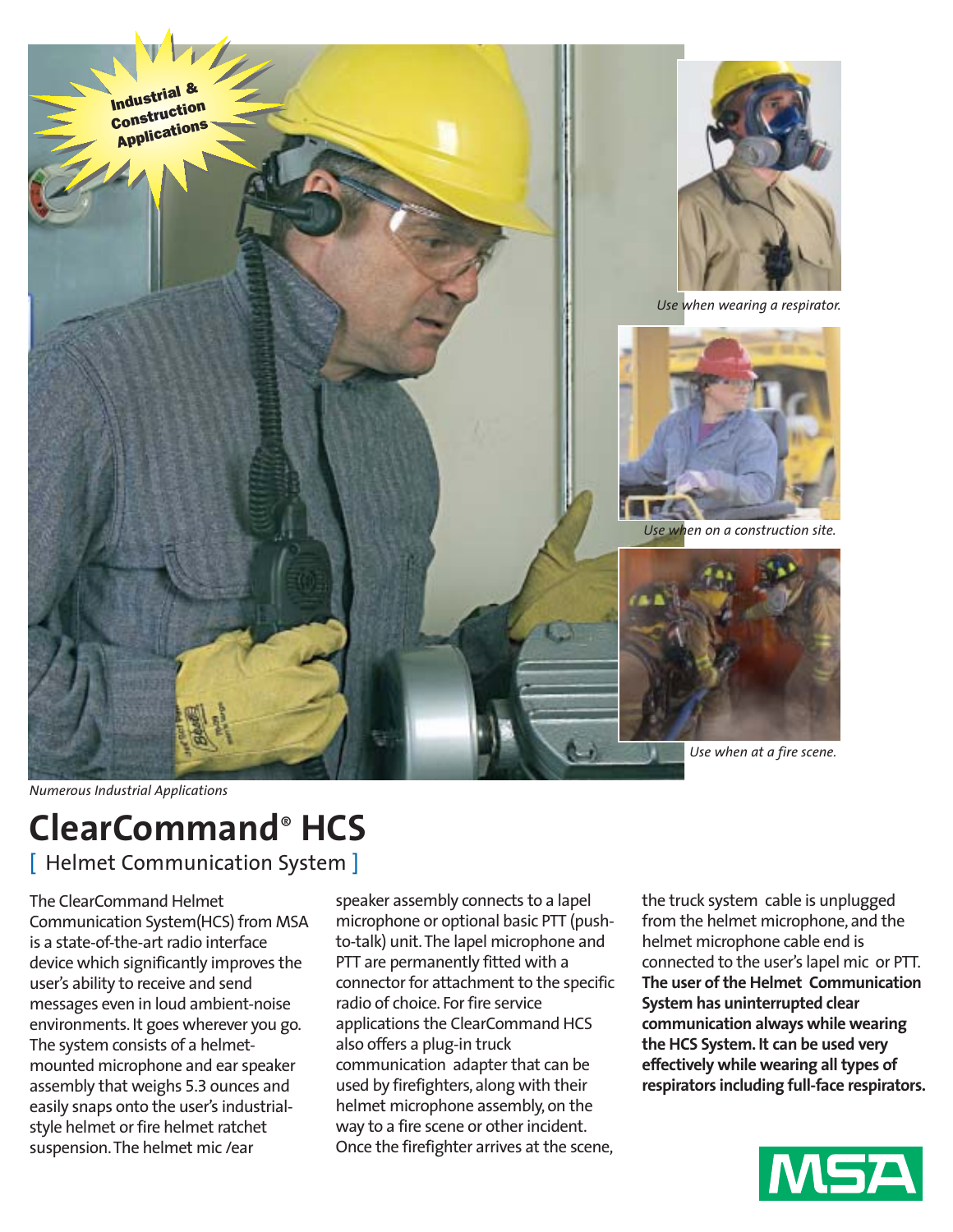## **ClearCommand HCS**

### **Features & Benefits**

- Incorporates a "noise-reducing" bone-conduction voice transmitter that virtually eliminates high ambient noise levels.
- Custom user-positioned ear speaker brings all incoming communication directly to the user's ear. No need to lift your lapel mic up to your ear to hear transmission.
- Easily snaps onto the ratchet suspension of industrial-style helmets or fire helmets (Wildland).The unit can be easily transferred to other user's helmets, and no tools are required for removal or installation.
- Can be used over the top of facepiece head harnesses, hoods and liners without losing the quality of the transmission.
- The bone-conduction microphone is made with soft silicone material, which makes it comfortable to wear, with no pressure points.
- The microphone assembly can be reversed on the helmet suspension to position the ear speaker over either ear.

## **Helmet Mic with Lapel Mic**



# **Easy Installation over the Helmet Suspension**



MSA

- The helmet mic system, when used with the lapel mic or PTT, is powered by the battery from the radio. No need to replace or re-charge dry cells.
- Special connectors suitable for most common radios are available for the lapel microphone and PTT, which allows users to adapt the system to their existing radios.
- •When used with an MSA CairnsHelmets fire helmet, the MSA HCS is certified as compliant with NFPA 1971-2000 edition standard.
- Intrinsic safety certifications allow the use of the ClearCommand HCS in hazardous environments.
- The Basic PTT unit is designed for use under hazardous material suits.The large button makes it easy for the user to depress and communicate.
- The helmet mic incorporates a cable keeper providing cable storage when not connected to the lapel mic or PTT.
- Optional remote finger PTT is available as an accessory.

## **Helmet Mic with Basic PTT**



## **Wildland® Firefighting Helmet with ClearCommand HCS**

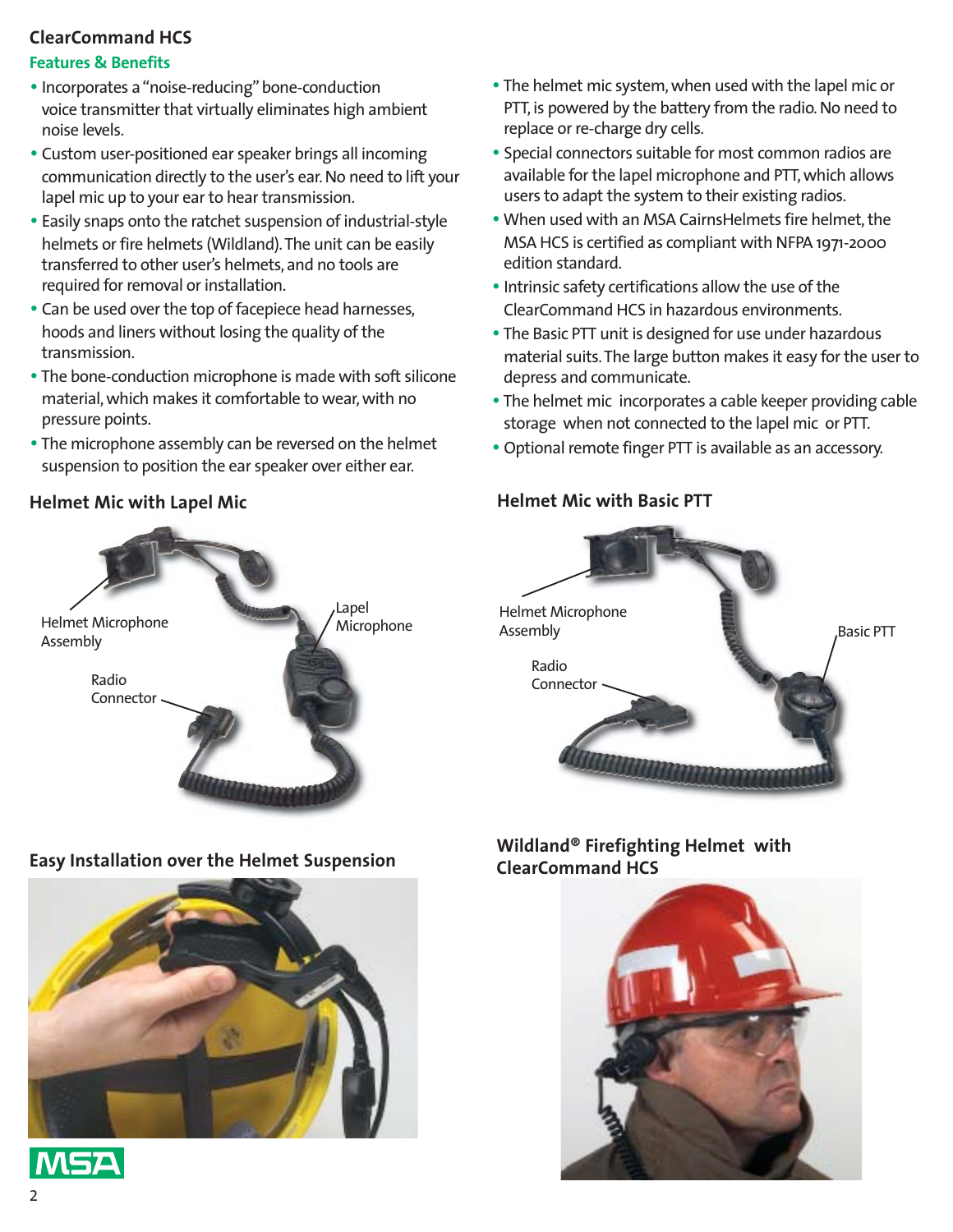|                               | <b>Helmet Mic</b>                          | <b>Lapel Mic</b>                            | <b>Basic PTT</b>                           | <b>Truck System</b>                                                 |
|-------------------------------|--------------------------------------------|---------------------------------------------|--------------------------------------------|---------------------------------------------------------------------|
| Weight                        | 5.35 oz.                                   | 10.8 oz. with cable and<br>HT1000 connector | 7.6 oz. with cable and<br>HT1000 connector | 12 oz. with cable                                                   |
| <b>Size (Housing)</b>         | $7'' \times 6'' \times 1.9''$              | 4.5" x 2.7" x 1.5"                          | $3.1''$ x $2.3''$ x $2.3''$                | $3.2$ " x $2.7$ " x $1.2$ "                                         |
| Color                         | <b>Black</b>                               | <b>Black</b>                                | <b>Black</b>                               | <b>Black</b>                                                        |
| <b>Operating Temp. Range</b>  | -24° to 175°F                              | -24° to 175°F                               | -24° to 175°F                              | -24° to 175°F                                                       |
| <b>Speaker Impedance</b>      | 30 mm 16 Ohms                              | 50 mm 16 Ohms                               | None                                       | None                                                                |
| <b>Microphone Impedance</b>   | <b>Bone Conduction 5200</b><br>Ohms @1 kHz | Electret 1.6 @1kHz                          | None                                       | None                                                                |
| <b>Power Supply</b>           | Radio                                      | Radio                                       | Radio                                      | 2 AAA Alkaline Batteries                                            |
| <b>Low Battery Indication</b> | None                                       | None                                        | None                                       | LED Light                                                           |
| <b>Connector</b>              | 3.5 mm Male Stereo on<br>Cable             | 3.5 mm Female Stereo<br>Recepticle          | 3.5 mm Female Stereo<br>Recepticle         | 3.5 mm Female Stereo<br>Recepticle                                  |
| <b>Materials</b>              | Glass Filled Nylon,<br>Silicone            | Glass Filled Nylon,<br>Santoprene           | Glass Filled Nylon,<br>Santoprene          | <b>Glass Filled Nylon</b>                                           |
| <b>Current Drain</b>          | 0.1 mA from Radio                          | 0.3 mA from Radio                           | 0.3 mA from Radio                          | 3.2 mA from Batteries,<br>350 hrs. battery life<br>w/ HCS connected |
| <b>Approvals</b>              | UL 913, C22.2, Z89.1,<br>NFPA 1971-2000    | UL 913, C22.2                               | UL 913, C22.2                              | None                                                                |



**Helmet Microphone as would be worn under a helmet. (From rear and side)**